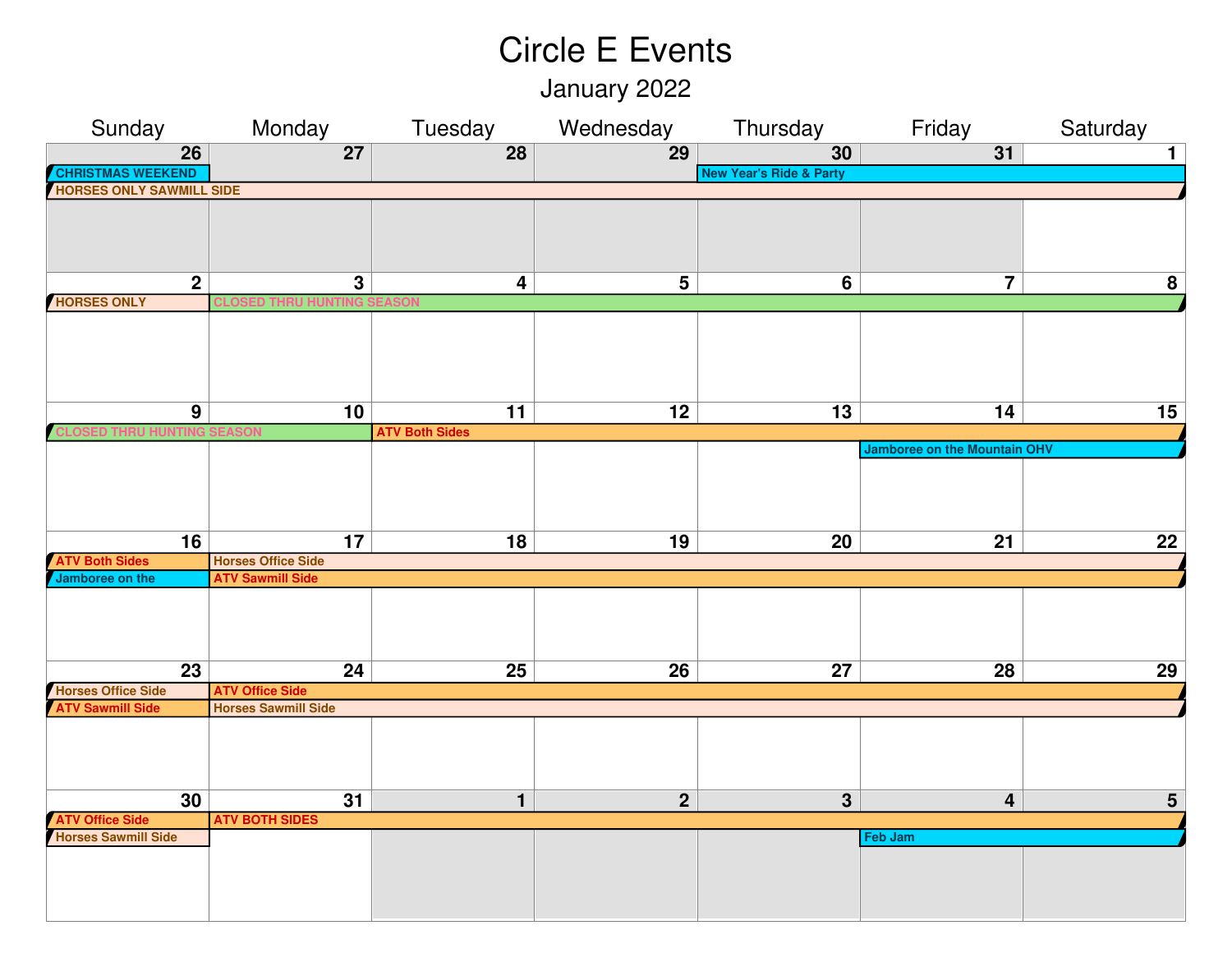February 2022

| Sunday                                         | Monday                                               | Tuesday         | Wednesday       | Thursday                | Friday                  | Saturday        |
|------------------------------------------------|------------------------------------------------------|-----------------|-----------------|-------------------------|-------------------------|-----------------|
| $\overline{30}$                                | $\overline{31}$                                      | $\overline{1}$  | $\overline{2}$  | $\overline{3}$          | $\overline{\mathbf{4}}$ | $\overline{5}$  |
|                                                | <b>ATV BOTH SIDES</b>                                |                 |                 |                         |                         |                 |
| <b>ATV Office Side<br/>Horses Sawmill Side</b> |                                                      |                 |                 |                         | Feb Jam                 |                 |
|                                                |                                                      |                 |                 |                         |                         |                 |
|                                                |                                                      |                 |                 |                         |                         |                 |
|                                                |                                                      |                 |                 |                         |                         |                 |
|                                                |                                                      |                 |                 |                         |                         |                 |
|                                                |                                                      |                 |                 |                         |                         |                 |
| $\overline{6}$                                 | $\overline{\mathbf{7}}$                              | $\bf{8}$        | $\overline{9}$  | 10                      | 11                      | 12              |
| Feb Jam                                        | <b>HORSES OFFICE SIDE</b>                            |                 |                 |                         |                         |                 |
| <b>ATV BOTH SIDES</b>                          | <b>ATV SAWMILL SIDE</b>                              |                 |                 |                         |                         |                 |
|                                                |                                                      |                 |                 |                         |                         |                 |
|                                                |                                                      |                 |                 |                         |                         |                 |
|                                                |                                                      |                 |                 |                         |                         |                 |
|                                                |                                                      |                 |                 |                         |                         |                 |
|                                                |                                                      |                 |                 |                         |                         |                 |
| 13                                             | 14                                                   | 15              | 16              | 17                      | 18                      | 19              |
| HORSES OFFICE SIDE<br>ATV SAWMILL SIDE         |                                                      |                 |                 |                         |                         |                 |
|                                                |                                                      |                 |                 |                         |                         |                 |
|                                                |                                                      |                 |                 |                         |                         |                 |
|                                                |                                                      |                 |                 |                         |                         |                 |
|                                                |                                                      |                 |                 |                         |                         |                 |
|                                                |                                                      |                 |                 |                         |                         |                 |
|                                                |                                                      |                 |                 |                         |                         |                 |
| $\overline{20}$                                | $\overline{21}$                                      | $\overline{22}$ | $\overline{23}$ | 24                      | $\overline{25}$         | $\overline{26}$ |
| HORSES OFFICE SIDE<br>ATV SAWMILL SIDE         | <b>ATV OFFICE SIDE</b><br><b>HORSES SAWMILL SIDE</b> |                 |                 |                         |                         |                 |
|                                                |                                                      |                 |                 |                         |                         |                 |
|                                                |                                                      |                 |                 |                         |                         |                 |
|                                                |                                                      |                 |                 |                         |                         |                 |
|                                                |                                                      |                 |                 |                         |                         |                 |
|                                                |                                                      |                 |                 |                         |                         |                 |
| $\overline{27}$                                | 28                                                   |                 | $\overline{2}$  |                         | 4                       |                 |
|                                                |                                                      | $\mathbf{1}$    |                 | $\mathbf{3}$            |                         | $5\phantom{1}$  |
| <b>ATV OFFICE SIDE<br/>HORSES SAWMILL SIDE</b> |                                                      |                 |                 |                         |                         |                 |
|                                                |                                                      |                 |                 | <b>Horse Expo in PA</b> |                         |                 |
|                                                |                                                      |                 |                 |                         |                         |                 |
|                                                |                                                      |                 |                 |                         |                         |                 |
|                                                |                                                      |                 |                 |                         |                         |                 |
|                                                |                                                      |                 |                 |                         |                         |                 |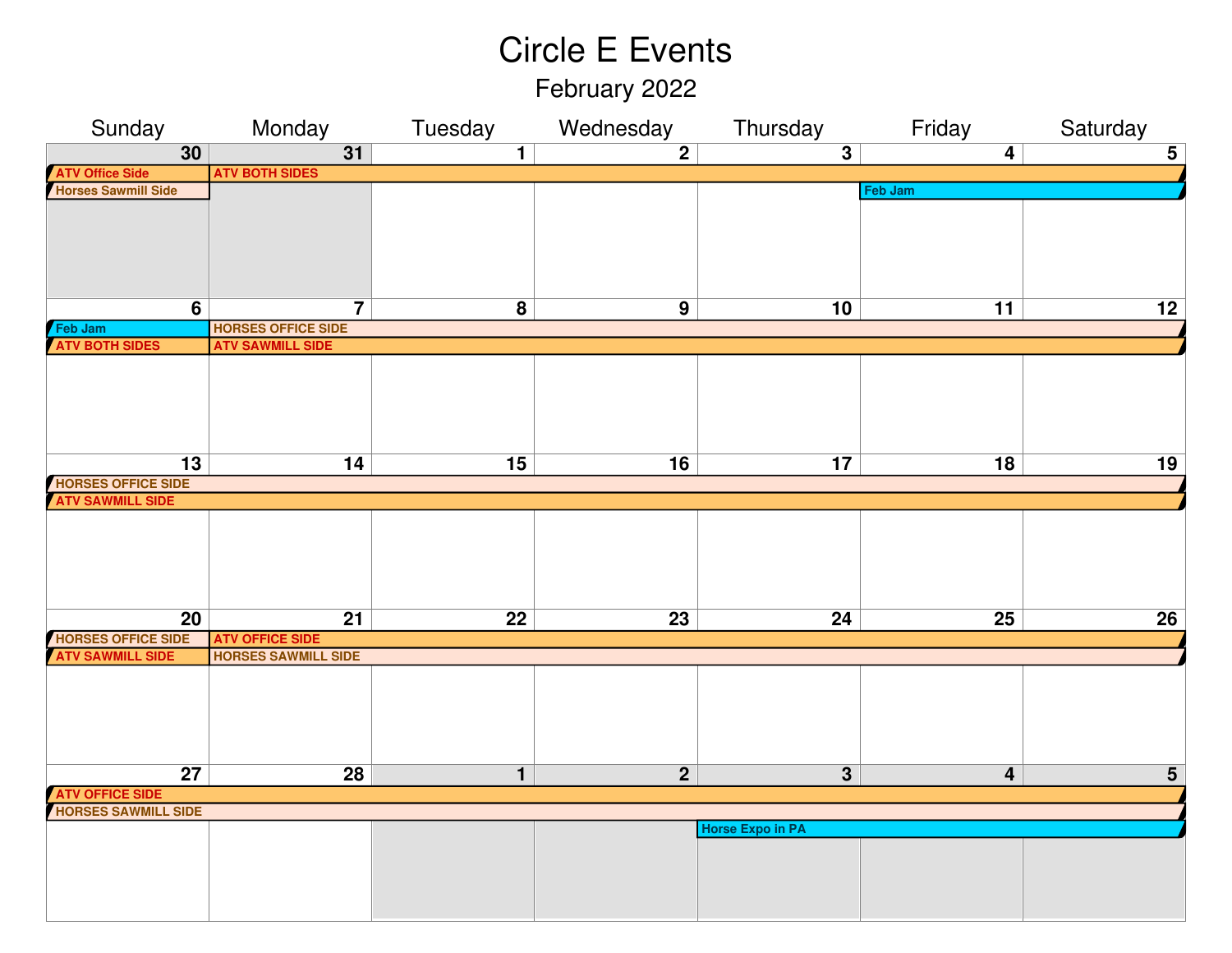March 2022

| Sunday                     | Monday                     | Tuesday                 | Wednesday      | Thursday                | Friday                            | Saturday                      |  |  |
|----------------------------|----------------------------|-------------------------|----------------|-------------------------|-----------------------------------|-------------------------------|--|--|
| $\overline{27}$            | $\overline{28}$            | $\overline{1}$          | $\overline{2}$ | $\overline{3}$          | $\overline{\mathbf{4}}$           | $5\phantom{.0}$               |  |  |
| <b>ATV OFFICE SIDE</b>     |                            |                         |                |                         |                                   |                               |  |  |
| <b>HORSES SAWMILL SIDE</b> |                            |                         |                |                         |                                   |                               |  |  |
|                            |                            |                         |                | <b>Horse Expo in PA</b> |                                   |                               |  |  |
|                            |                            |                         |                |                         |                                   |                               |  |  |
|                            |                            |                         |                |                         |                                   |                               |  |  |
|                            |                            |                         |                |                         |                                   |                               |  |  |
|                            |                            |                         |                |                         |                                   |                               |  |  |
| $\overline{6}$             | $\overline{\mathbf{7}}$    | $\overline{\mathbf{8}}$ | $\overline{9}$ | 10                      | $\overline{11}$                   | 12                            |  |  |
| <b>Horse Expo in PA</b>    |                            |                         |                |                         | <b>March on the Mtn atv event</b> |                               |  |  |
| <b>ATV OFFICE SIDE</b>     |                            |                         |                |                         |                                   |                               |  |  |
| <b>HORSES SAWMILL SIDE</b> |                            |                         |                |                         |                                   |                               |  |  |
|                            |                            |                         |                |                         |                                   |                               |  |  |
|                            |                            |                         |                |                         |                                   |                               |  |  |
|                            |                            |                         |                |                         |                                   |                               |  |  |
|                            |                            |                         |                |                         |                                   |                               |  |  |
| 13                         | 14                         | 15                      | 16             | 17                      | 18                                | 19                            |  |  |
| March on the Mtn atv       | <b>HORSES OFFICE SIDE</b>  |                         |                |                         |                                   |                               |  |  |
| <b>ATV OFFICE SIDE</b>     | <b>ATV SAWMILL SIDE</b>    |                         |                |                         |                                   |                               |  |  |
| <b>HORSES SAWMILL</b>      |                            |                         |                |                         |                                   |                               |  |  |
|                            |                            |                         |                |                         |                                   |                               |  |  |
|                            |                            |                         |                |                         |                                   |                               |  |  |
|                            |                            |                         |                |                         |                                   |                               |  |  |
|                            |                            |                         |                |                         |                                   |                               |  |  |
| 20                         | 21                         | $\overline{22}$         | 23             | 24                      | $\overline{25}$                   | 26                            |  |  |
| <b>HORSES OFFICE SIDE</b>  |                            |                         |                |                         |                                   |                               |  |  |
| <b>ATV SAWMILL SIDE</b>    |                            |                         |                |                         |                                   |                               |  |  |
|                            |                            |                         |                |                         |                                   |                               |  |  |
|                            |                            |                         |                |                         |                                   |                               |  |  |
|                            |                            |                         |                |                         |                                   |                               |  |  |
|                            |                            |                         |                |                         |                                   |                               |  |  |
|                            |                            |                         |                |                         |                                   |                               |  |  |
| 27                         | 28                         | 29                      | 30             | 31                      | $\mathbf{1}$                      | $\mathbf{2}$                  |  |  |
| <b>HORSES OFFICE SIDE</b>  | <b>ATV Office Side</b>     |                         |                |                         |                                   |                               |  |  |
| <b>ATV SAWMILL SIDE</b>    | <b>Horses Sawmill Side</b> |                         |                |                         |                                   | <b>Horses ONLY Both Sides</b> |  |  |
|                            |                            |                         |                |                         |                                   |                               |  |  |
|                            |                            |                         |                |                         |                                   |                               |  |  |
|                            |                            |                         |                |                         |                                   |                               |  |  |
|                            |                            |                         |                |                         |                                   |                               |  |  |
|                            |                            |                         |                |                         |                                   |                               |  |  |
|                            |                            |                         |                |                         |                                   |                               |  |  |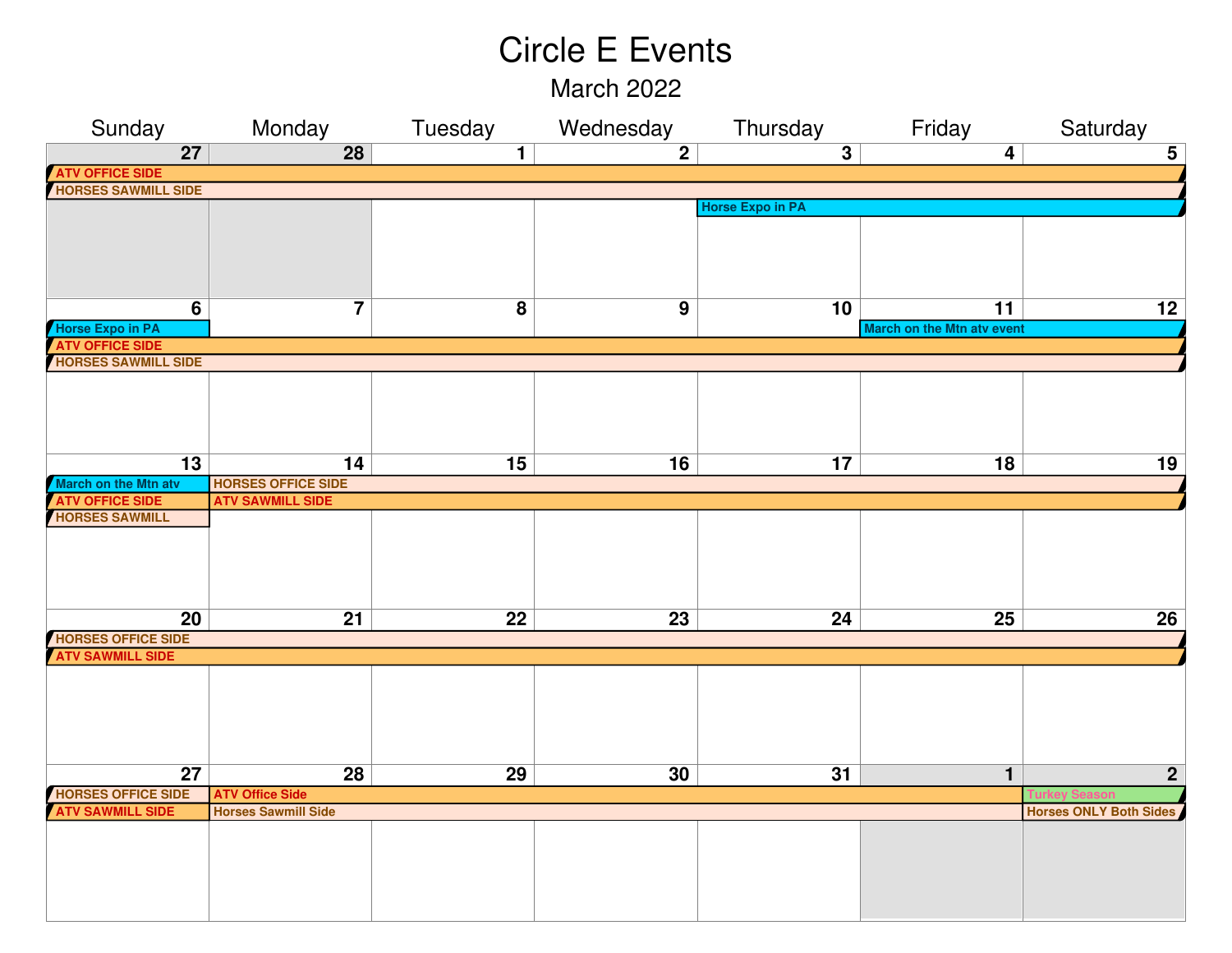April 2022

| Sunday                        | Monday                          |                 | Tuesday Wednesday | Thursday                   | Friday                             | Saturday                      |  |  |
|-------------------------------|---------------------------------|-----------------|-------------------|----------------------------|------------------------------------|-------------------------------|--|--|
| $\overline{27}$               | $\overline{28}$                 | $\overline{29}$ | 30                | $\overline{31}$            | $\mathbf 1$                        | $\overline{2}$                |  |  |
| <b>HORSES OFFICE SIDE</b>     | <b>ATV Office Side</b>          |                 |                   |                            |                                    |                               |  |  |
| <b>ATV SAWMILL SIDE</b>       | <b>Horses Sawmill Side</b>      |                 |                   |                            |                                    | <b>Horses ONLY Both Sides</b> |  |  |
|                               |                                 |                 |                   |                            |                                    |                               |  |  |
|                               |                                 |                 |                   |                            |                                    |                               |  |  |
|                               |                                 |                 |                   |                            |                                    |                               |  |  |
|                               |                                 |                 |                   |                            |                                    |                               |  |  |
|                               |                                 |                 |                   |                            |                                    |                               |  |  |
| $\overline{3}$                | 4                               | $\overline{5}$  | $6\overline{6}$   | $\overline{7}$             | $\overline{8}$                     | 9                             |  |  |
|                               |                                 |                 |                   |                            |                                    |                               |  |  |
| <b>Horses ONLY Both Sides</b> |                                 |                 |                   |                            |                                    |                               |  |  |
|                               |                                 |                 |                   | <b>APRIL HORSE RIDE</b>    |                                    |                               |  |  |
|                               |                                 |                 |                   |                            |                                    |                               |  |  |
|                               |                                 |                 |                   |                            |                                    |                               |  |  |
|                               |                                 |                 |                   |                            |                                    |                               |  |  |
|                               |                                 |                 |                   |                            |                                    |                               |  |  |
| 10                            | 11                              | 12              | 13                | 14                         | 15                                 | 16                            |  |  |
| <b>APRIL HORSE RIDE</b>       | <b>Horses Office Side</b>       |                 |                   |                            |                                    |                               |  |  |
|                               |                                 |                 |                   |                            |                                    |                               |  |  |
| <b>Horses ONLY Both</b>       | <b>ATV Sawmill Side</b>         |                 |                   |                            |                                    |                               |  |  |
|                               |                                 |                 |                   |                            |                                    |                               |  |  |
|                               |                                 |                 |                   |                            |                                    |                               |  |  |
|                               |                                 |                 |                   |                            |                                    |                               |  |  |
|                               |                                 |                 |                   |                            |                                    |                               |  |  |
| 17                            | 18                              | 19              | 20                | 21                         | 22                                 | 23                            |  |  |
|                               |                                 |                 |                   |                            |                                    |                               |  |  |
| <b>Horses Office Side</b>     | Horses ONLY PENDING RPM MULE UP |                 |                   |                            |                                    |                               |  |  |
| <b>ATV Sawmill Side</b>       |                                 |                 |                   | <b>RPM Mule Up pending</b> |                                    |                               |  |  |
|                               |                                 |                 |                   |                            |                                    |                               |  |  |
|                               |                                 |                 |                   |                            |                                    |                               |  |  |
|                               |                                 |                 |                   |                            |                                    |                               |  |  |
|                               |                                 |                 |                   |                            |                                    |                               |  |  |
| $\overline{24}$               | 25                              | 26              | 27                | 28                         | 29                                 | 30                            |  |  |
| <b>RPM Mule Up pending</b>    | <b>Horses Office Side</b>       |                 |                   |                            |                                    |                               |  |  |
|                               |                                 |                 |                   |                            |                                    |                               |  |  |
| <b>Horses ONLY PENDING</b>    | <b>ATV Sawmill side</b>         |                 |                   |                            |                                    |                               |  |  |
|                               |                                 |                 |                   |                            | <b>ATV EVENT SAWMill Side Only</b> |                               |  |  |
|                               |                                 |                 |                   |                            |                                    |                               |  |  |
|                               |                                 |                 |                   |                            |                                    |                               |  |  |
|                               |                                 |                 |                   |                            |                                    |                               |  |  |
|                               |                                 |                 |                   |                            |                                    |                               |  |  |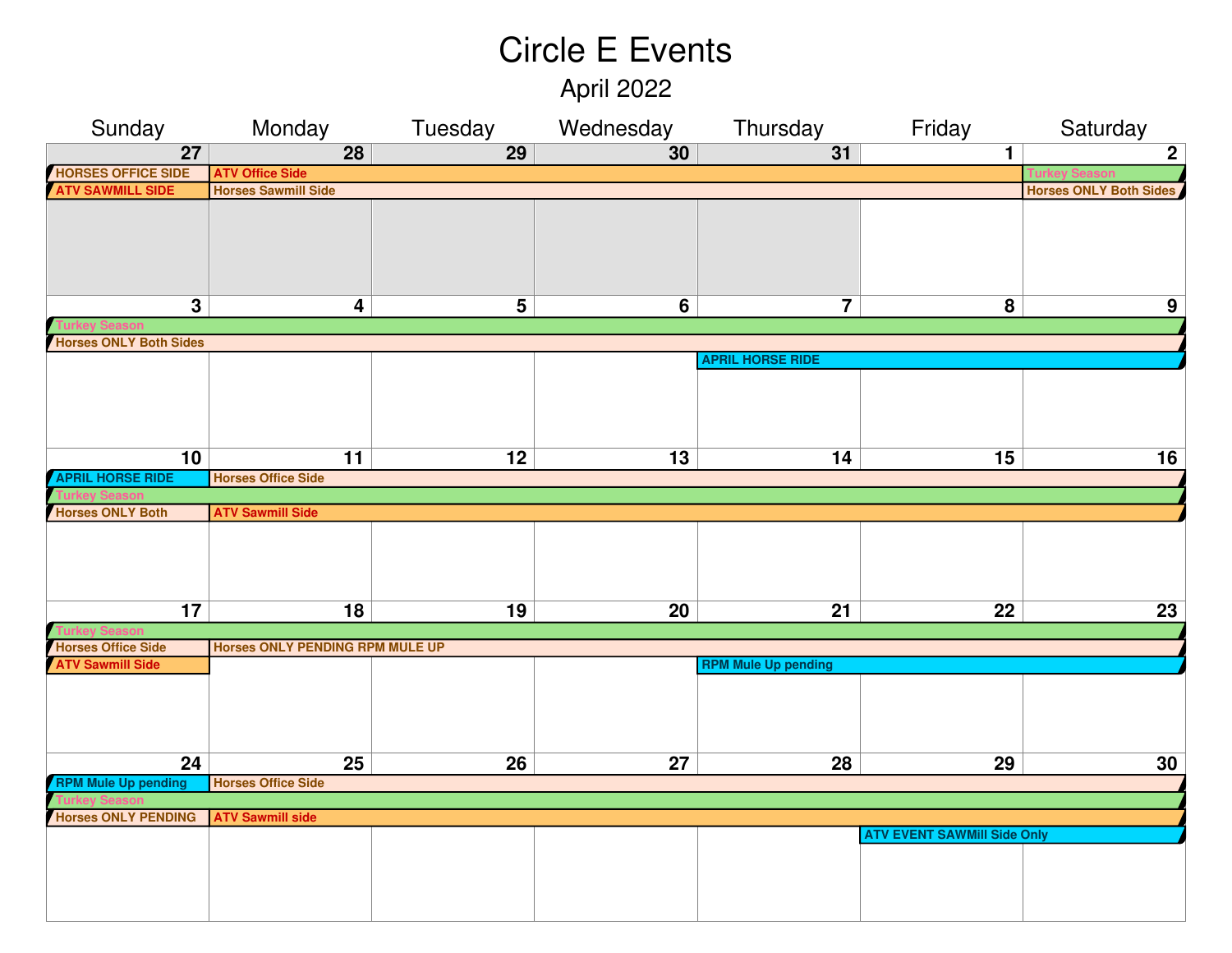May 2022

| Sunday                                         | Monday             | Tuesday                                              | Wednesday       | Thursday                          | Friday                         | Saturday                |
|------------------------------------------------|--------------------|------------------------------------------------------|-----------------|-----------------------------------|--------------------------------|-------------------------|
| $\mathbf{1}$                                   | $\overline{2}$     | $\overline{3}$                                       | $\overline{4}$  | $\overline{5}$                    | 6                              | $\overline{7}$          |
|                                                |                    |                                                      |                 |                                   |                                |                         |
| <b>Horses Office Side</b>                      |                    |                                                      |                 |                                   |                                |                         |
| <b>ATV Sawmill side</b>                        |                    |                                                      |                 |                                   |                                |                         |
| <b>ATV EVENT SAWMIII</b>                       |                    |                                                      |                 |                                   |                                |                         |
|                                                |                    |                                                      |                 |                                   |                                |                         |
|                                                |                    |                                                      |                 |                                   |                                |                         |
|                                                |                    |                                                      |                 |                                   |                                |                         |
|                                                |                    |                                                      |                 |                                   |                                |                         |
| $\overline{\mathbf{8}}$                        | $\overline{9}$     | 10                                                   | 11              | $\overline{12}$                   | $\overline{13}$                | 14                      |
| <b>NO HORSES NO ATVS</b>                       |                    |                                                      |                 |                                   |                                |                         |
|                                                |                    |                                                      |                 |                                   |                                |                         |
|                                                |                    |                                                      |                 |                                   | <b>Total Archery Challenge</b> |                         |
|                                                |                    |                                                      |                 |                                   |                                |                         |
|                                                |                    |                                                      |                 |                                   |                                |                         |
|                                                |                    |                                                      |                 |                                   |                                |                         |
|                                                |                    |                                                      |                 |                                   |                                |                         |
| $\overline{15}$                                | 16                 | 17                                                   | 18              | 19                                | 20                             | 21                      |
| <b>Total Archery Challenge</b>                 | <b>HORSES Only</b> |                                                      |                 |                                   |                                |                         |
| NO HORSES NO ATVS                              |                    |                                                      |                 |                                   |                                |                         |
|                                                |                    |                                                      |                 |                                   |                                |                         |
|                                                |                    |                                                      |                 |                                   |                                |                         |
|                                                |                    |                                                      |                 |                                   |                                |                         |
|                                                |                    |                                                      |                 |                                   |                                |                         |
|                                                |                    |                                                      |                 |                                   |                                |                         |
| $\overline{22}$                                | $\overline{23}$    | 24                                                   | $\overline{25}$ | $\overline{26}$                   | 27                             | $\overline{28}$         |
| <b>HORSES Only</b>                             | <b>ATV ONLY</b>    |                                                      |                 |                                   |                                |                         |
|                                                |                    |                                                      |                 | <b>Memorial Weekend ATV EVENT</b> |                                |                         |
|                                                |                    |                                                      |                 |                                   |                                |                         |
|                                                |                    |                                                      |                 |                                   |                                |                         |
|                                                |                    |                                                      |                 |                                   |                                |                         |
|                                                |                    |                                                      |                 |                                   |                                |                         |
|                                                |                    |                                                      |                 |                                   |                                |                         |
| $\overline{29}$                                | 30                 | $\overline{31}$                                      | $\mathbf{1}$    | $\overline{2}$                    | $\overline{\mathbf{3}}$        | $\overline{\mathbf{4}}$ |
|                                                |                    |                                                      |                 |                                   |                                |                         |
| <b>Memorial Weekend ATV</b><br><b>ATV ONLY</b> |                    | <b>ATV Office side</b><br><b>Horses Sawmill Side</b> |                 |                                   |                                |                         |
|                                                |                    |                                                      |                 |                                   |                                |                         |
|                                                |                    |                                                      |                 |                                   |                                |                         |
|                                                |                    |                                                      |                 |                                   |                                |                         |
|                                                |                    |                                                      |                 |                                   |                                |                         |
|                                                |                    |                                                      |                 |                                   |                                |                         |
|                                                |                    |                                                      |                 |                                   |                                |                         |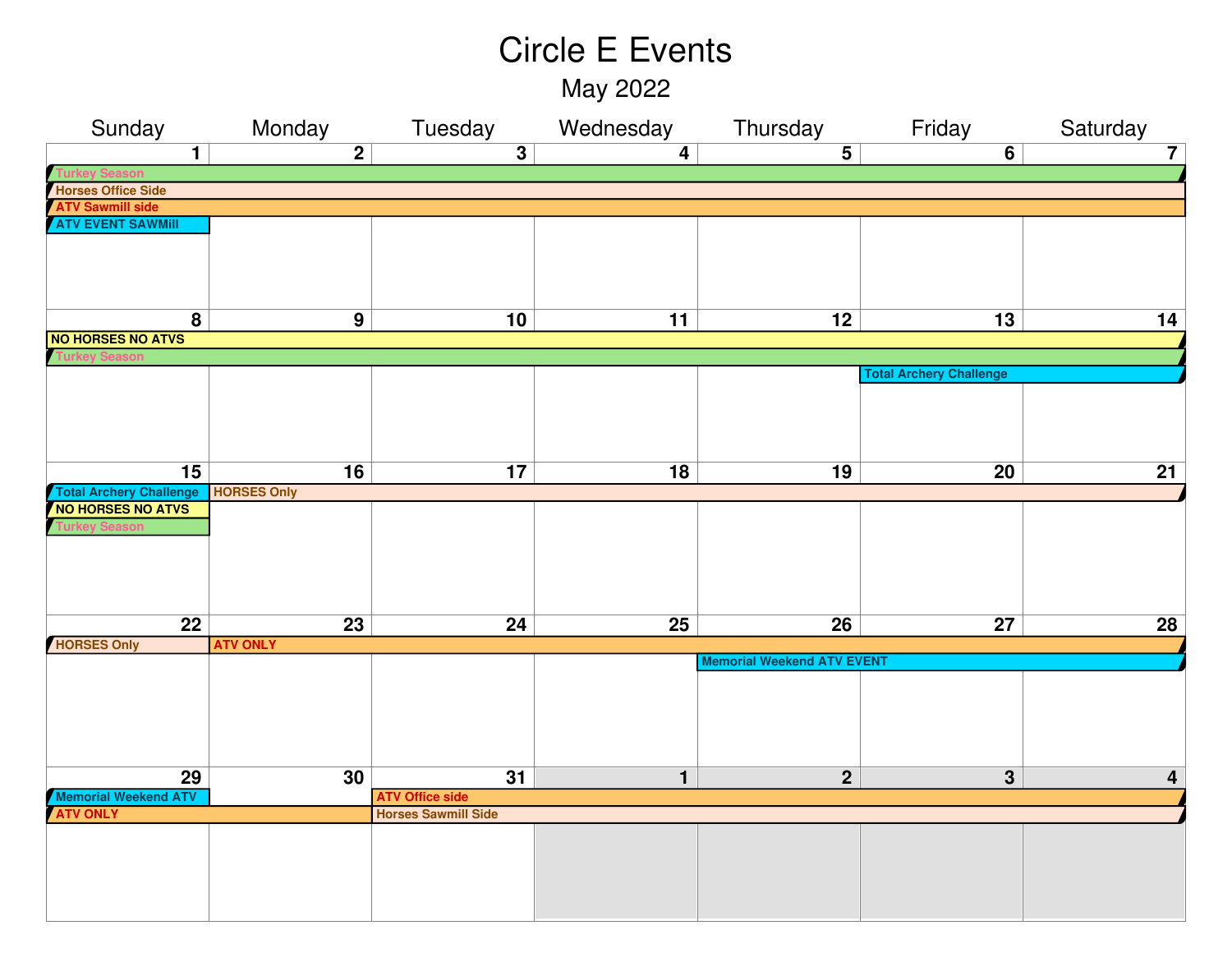June 2022

| Sunday                                        | Monday                                               | Tuesday                    | Wednesday       | Thursday                       | Friday                  | Saturday                |
|-----------------------------------------------|------------------------------------------------------|----------------------------|-----------------|--------------------------------|-------------------------|-------------------------|
| $\overline{29}$                               | 30                                                   | $\overline{31}$            | $\mathbf{1}$    | $\overline{2}$                 | $\overline{\mathbf{3}}$ | $\overline{\mathbf{4}}$ |
| <b>Memorial Weekend ATV</b>                   |                                                      | <b>ATV Office side</b>     |                 |                                |                         |                         |
| <b>ATV ONLY</b>                               |                                                      | <b>Horses Sawmill Side</b> |                 |                                |                         |                         |
|                                               |                                                      |                            |                 |                                |                         |                         |
|                                               |                                                      |                            |                 |                                |                         |                         |
|                                               |                                                      |                            |                 |                                |                         |                         |
|                                               |                                                      |                            |                 |                                |                         |                         |
|                                               |                                                      |                            |                 |                                |                         |                         |
| $\overline{\mathbf{5}}$                       | $\overline{6}$                                       | $\overline{7}$             | $\overline{8}$  | $\overline{9}$                 | 10                      | 11                      |
|                                               |                                                      |                            |                 |                                |                         |                         |
| <b>ATV Office side</b><br>Horses Sawmill Side | <b>Horses Office Side</b><br><b>ATV SAWMILL Side</b> |                            |                 |                                |                         |                         |
|                                               |                                                      |                            |                 |                                |                         |                         |
|                                               |                                                      |                            |                 |                                |                         |                         |
|                                               |                                                      |                            |                 |                                |                         |                         |
|                                               |                                                      |                            |                 |                                |                         |                         |
|                                               |                                                      |                            |                 |                                |                         |                         |
|                                               |                                                      |                            |                 |                                |                         |                         |
| $\overline{12}$                               | $\overline{13}$                                      | 14                         | $\overline{15}$ | $\overline{16}$                | 17                      | 18                      |
| <b>Horses Office Side</b>                     | <b>HORSES BOTH SIDES</b>                             |                            |                 |                                |                         |                         |
| <b>ATV SAWMILL Side</b>                       |                                                      |                            |                 | <b>Thunder On The Mountain</b> |                         |                         |
|                                               |                                                      |                            |                 |                                |                         |                         |
|                                               |                                                      |                            |                 |                                |                         |                         |
|                                               |                                                      |                            |                 |                                |                         |                         |
|                                               |                                                      |                            |                 |                                |                         |                         |
|                                               |                                                      |                            |                 |                                |                         |                         |
| 19                                            | $\overline{20}$                                      | $\overline{21}$            | $\overline{22}$ | $\overline{23}$                | 24                      | 25                      |
| <b>Thunder On The</b>                         |                                                      |                            |                 | THUNDER ON MOUNTAIN RAIN DATES |                         |                         |
| <b>HORSES BOTH SIDES</b>                      |                                                      |                            |                 |                                |                         |                         |
|                                               |                                                      |                            |                 |                                |                         |                         |
|                                               |                                                      |                            |                 |                                |                         |                         |
|                                               |                                                      |                            |                 |                                |                         |                         |
|                                               |                                                      |                            |                 |                                |                         |                         |
|                                               |                                                      |                            |                 |                                |                         |                         |
|                                               |                                                      |                            |                 |                                |                         |                         |
| 26                                            | 27                                                   | 28                         | 29              | 30                             | $\mathbf 1$             | $\overline{2}$          |
| <b>THUNDER ON</b>                             | <b>Horses Office Side</b>                            |                            |                 |                                |                         |                         |
| <b>HORSES BOTH SIDES</b>                      | <b>ATV Sawmill Side</b>                              |                            |                 |                                |                         |                         |
|                                               |                                                      |                            |                 |                                | 4th July Weekend        |                         |
|                                               |                                                      |                            |                 |                                |                         |                         |
|                                               |                                                      |                            |                 |                                |                         |                         |
|                                               |                                                      |                            |                 |                                |                         |                         |
|                                               |                                                      |                            |                 |                                |                         |                         |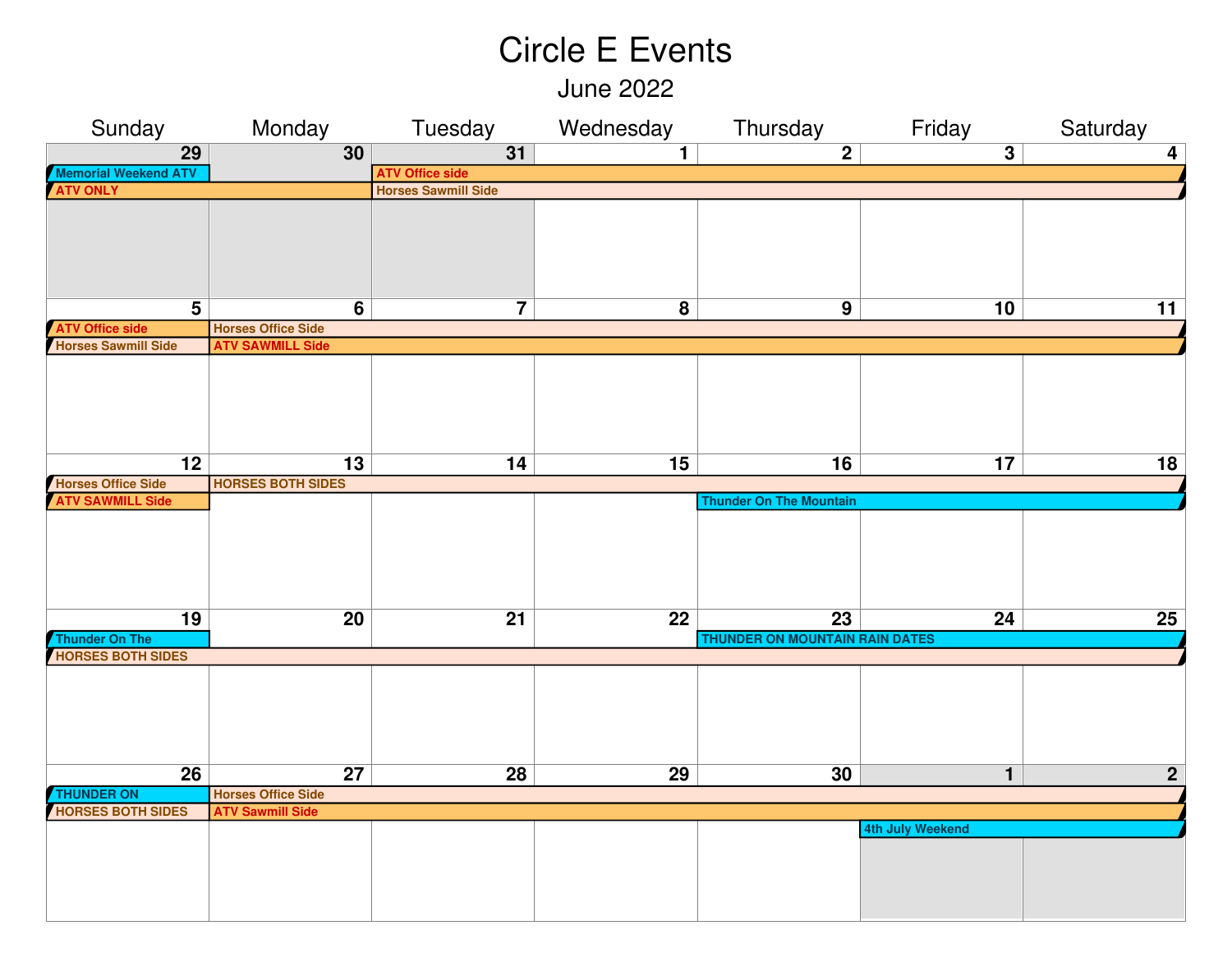July 2022

| Sunday                                                                                                                                                                                                                                                                                             | Monday                                                                                              | Tuesday                    | Wednesday                               | Thursday                                         | Friday                                                                                           | Saturday       |  |  |
|----------------------------------------------------------------------------------------------------------------------------------------------------------------------------------------------------------------------------------------------------------------------------------------------------|-----------------------------------------------------------------------------------------------------|----------------------------|-----------------------------------------|--------------------------------------------------|--------------------------------------------------------------------------------------------------|----------------|--|--|
| $\overline{26}$                                                                                                                                                                                                                                                                                    | $\overline{27}$                                                                                     | $\overline{28}$            | $\overline{29}$                         | 30                                               | $\mathbf{1}$                                                                                     | $\overline{2}$ |  |  |
| <b>THUNDER ON</b>                                                                                                                                                                                                                                                                                  | <b>Horses Office Side</b>                                                                           |                            |                                         |                                                  |                                                                                                  |                |  |  |
| <b>HORSES BOTH SIDES</b>                                                                                                                                                                                                                                                                           | <b>ATV Sawmill Side</b>                                                                             |                            |                                         |                                                  |                                                                                                  |                |  |  |
|                                                                                                                                                                                                                                                                                                    |                                                                                                     |                            |                                         |                                                  | 4th July Weekend                                                                                 |                |  |  |
|                                                                                                                                                                                                                                                                                                    |                                                                                                     |                            |                                         |                                                  |                                                                                                  |                |  |  |
|                                                                                                                                                                                                                                                                                                    |                                                                                                     |                            |                                         |                                                  |                                                                                                  |                |  |  |
|                                                                                                                                                                                                                                                                                                    |                                                                                                     |                            |                                         |                                                  |                                                                                                  |                |  |  |
| 3                                                                                                                                                                                                                                                                                                  | 4                                                                                                   | 5                          | 6                                       | 7                                                | 8                                                                                                | 9              |  |  |
| 4th July Weekend                                                                                                                                                                                                                                                                                   |                                                                                                     | <b>ATV Office Side</b>     |                                         |                                                  |                                                                                                  |                |  |  |
| <b>Horses Office Side</b>                                                                                                                                                                                                                                                                          |                                                                                                     | <b>Horses Sawmill Side</b> |                                         |                                                  |                                                                                                  |                |  |  |
| <b>ATV Sawmill Side</b>                                                                                                                                                                                                                                                                            |                                                                                                     |                            |                                         |                                                  | <b>RPM Dirt Revival</b>                                                                          |                |  |  |
|                                                                                                                                                                                                                                                                                                    |                                                                                                     |                            |                                         |                                                  |                                                                                                  |                |  |  |
|                                                                                                                                                                                                                                                                                                    |                                                                                                     |                            |                                         |                                                  |                                                                                                  |                |  |  |
|                                                                                                                                                                                                                                                                                                    |                                                                                                     |                            |                                         |                                                  |                                                                                                  |                |  |  |
| 10                                                                                                                                                                                                                                                                                                 | 11                                                                                                  | 12                         | 13                                      | 14                                               | 15                                                                                               | 16             |  |  |
| <b>RPM Dirt Revival</b>                                                                                                                                                                                                                                                                            |                                                                                                     |                            |                                         |                                                  |                                                                                                  |                |  |  |
|                                                                                                                                                                                                                                                                                                    |                                                                                                     |                            |                                         |                                                  |                                                                                                  |                |  |  |
|                                                                                                                                                                                                                                                                                                    |                                                                                                     |                            |                                         |                                                  |                                                                                                  |                |  |  |
|                                                                                                                                                                                                                                                                                                    |                                                                                                     |                            |                                         |                                                  |                                                                                                  |                |  |  |
|                                                                                                                                                                                                                                                                                                    |                                                                                                     |                            |                                         |                                                  |                                                                                                  |                |  |  |
|                                                                                                                                                                                                                                                                                                    |                                                                                                     |                            |                                         |                                                  |                                                                                                  |                |  |  |
|                                                                                                                                                                                                                                                                                                    |                                                                                                     |                            |                                         |                                                  |                                                                                                  | 23             |  |  |
|                                                                                                                                                                                                                                                                                                    |                                                                                                     |                            |                                         |                                                  |                                                                                                  |                |  |  |
|                                                                                                                                                                                                                                                                                                    |                                                                                                     |                            |                                         |                                                  |                                                                                                  |                |  |  |
|                                                                                                                                                                                                                                                                                                    |                                                                                                     |                            |                                         |                                                  |                                                                                                  |                |  |  |
|                                                                                                                                                                                                                                                                                                    |                                                                                                     |                            |                                         |                                                  |                                                                                                  |                |  |  |
|                                                                                                                                                                                                                                                                                                    |                                                                                                     |                            |                                         |                                                  |                                                                                                  |                |  |  |
|                                                                                                                                                                                                                                                                                                    |                                                                                                     |                            |                                         |                                                  |                                                                                                  |                |  |  |
|                                                                                                                                                                                                                                                                                                    |                                                                                                     |                            |                                         |                                                  |                                                                                                  | 30             |  |  |
|                                                                                                                                                                                                                                                                                                    |                                                                                                     |                            |                                         |                                                  |                                                                                                  |                |  |  |
|                                                                                                                                                                                                                                                                                                    |                                                                                                     |                            |                                         |                                                  |                                                                                                  |                |  |  |
|                                                                                                                                                                                                                                                                                                    |                                                                                                     |                            |                                         |                                                  |                                                                                                  |                |  |  |
|                                                                                                                                                                                                                                                                                                    |                                                                                                     |                            |                                         |                                                  |                                                                                                  |                |  |  |
|                                                                                                                                                                                                                                                                                                    |                                                                                                     |                            |                                         |                                                  |                                                                                                  |                |  |  |
|                                                                                                                                                                                                                                                                                                    |                                                                                                     |                            |                                         |                                                  |                                                                                                  |                |  |  |
|                                                                                                                                                                                                                                                                                                    |                                                                                                     |                            |                                         |                                                  |                                                                                                  | 6              |  |  |
|                                                                                                                                                                                                                                                                                                    |                                                                                                     |                            |                                         |                                                  |                                                                                                  |                |  |  |
|                                                                                                                                                                                                                                                                                                    |                                                                                                     |                            |                                         |                                                  |                                                                                                  |                |  |  |
|                                                                                                                                                                                                                                                                                                    |                                                                                                     |                            |                                         |                                                  |                                                                                                  |                |  |  |
|                                                                                                                                                                                                                                                                                                    |                                                                                                     |                            |                                         |                                                  |                                                                                                  |                |  |  |
|                                                                                                                                                                                                                                                                                                    |                                                                                                     |                            |                                         |                                                  |                                                                                                  |                |  |  |
| <b>ATV Office Side</b><br>Horses Sawmill Side<br>17<br><b>ATV Office Side</b><br><b>Horses Sawmill Side</b><br>$\overline{24}$<br><b>Horses Office Side</b><br><b>ATV Sawmill Side</b><br><b>ATV Event sawmill side</b><br>$\overline{31}$<br><b>Horses Office Side</b><br><b>ATV Sawmill Side</b> | 18<br><b>Horses Office Side</b><br><b>ATV Sawmill Side</b><br>25<br>$\mathbf{1}$<br><b>ATV ONLY</b> | 19<br>26<br>$\mathbf{2}$   | 20<br>$\overline{27}$<br>$\overline{3}$ | $\overline{21}$<br>28<br>$\overline{\mathbf{4}}$ | 22<br><b>ATV Event sawmill side</b><br>29<br>$5\phantom{1}$<br><b>BATTLE ON THE MTN OHV RIDE</b> |                |  |  |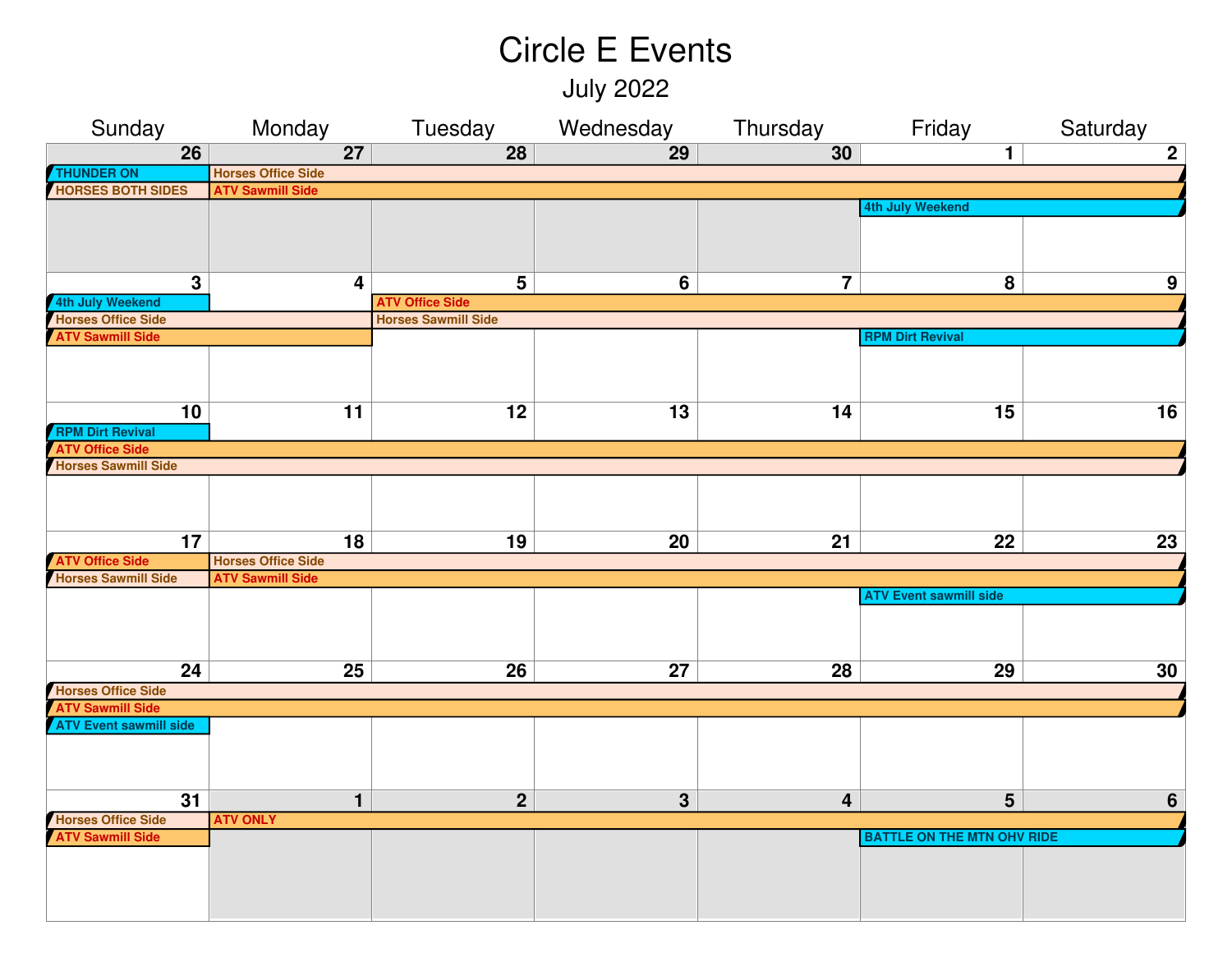August 2022

| Sunday                      | Monday                     | Tuesday        | Wednesday               | Thursday       | Friday                            | Saturday        |
|-----------------------------|----------------------------|----------------|-------------------------|----------------|-----------------------------------|-----------------|
| $\overline{31}$             | $\overline{1}$             | $\overline{2}$ | $\overline{\mathbf{3}}$ | $\overline{4}$ | $\overline{\mathbf{5}}$           | $\overline{6}$  |
| <b>Horses Office Side</b>   | <b>ATV ONLY</b>            |                |                         |                |                                   |                 |
| <b>ATV Sawmill Side</b>     |                            |                |                         |                | <b>BATTLE ON THE MTN OHV RIDE</b> |                 |
|                             |                            |                |                         |                |                                   |                 |
|                             |                            |                |                         |                |                                   |                 |
|                             |                            |                |                         |                |                                   |                 |
|                             |                            |                |                         |                |                                   |                 |
|                             |                            |                |                         |                |                                   |                 |
| $\overline{\mathbf{7}}$     | $\overline{\mathbf{8}}$    | 9              | 10                      | 11             | $\overline{12}$                   | $\overline{13}$ |
| <b>BATTLE ON THE MTN</b>    | <b>ATV Office Side</b>     |                |                         |                |                                   |                 |
| <b>ATV ONLY</b>             | <b>Horses Sawmill Side</b> |                |                         |                |                                   |                 |
|                             |                            |                |                         |                | Summer Bash ATV ride benefits CWA |                 |
|                             |                            |                |                         |                |                                   |                 |
|                             |                            |                |                         |                |                                   |                 |
|                             |                            |                |                         |                |                                   |                 |
|                             |                            |                |                         |                |                                   |                 |
| 14                          | 15                         | 16             | 17                      | 18             | 19                                | 20              |
| <b>Summer Bash ATV ride</b> |                            |                |                         |                |                                   |                 |
| <b>ATV Office Side</b>      |                            |                |                         |                |                                   |                 |
| <b>Horses Sawmill Side</b>  |                            |                |                         |                |                                   |                 |
|                             |                            |                |                         |                |                                   |                 |
|                             |                            |                |                         |                |                                   |                 |
|                             |                            |                |                         |                |                                   |                 |
|                             |                            |                |                         |                |                                   |                 |
| 21                          | 22                         | 23             | 24                      | 25             | 26                                | 27              |
| <b>ATV Office Side</b>      | <b>Horses Office Side</b>  |                |                         |                |                                   |                 |
| <b>Horses Sawmill Side</b>  | <b>ATV Sawmill Side</b>    |                |                         |                |                                   |                 |
|                             |                            |                |                         |                |                                   |                 |
|                             |                            |                |                         |                |                                   |                 |
|                             |                            |                |                         |                |                                   |                 |
|                             |                            |                |                         |                |                                   |                 |
|                             |                            |                |                         |                |                                   |                 |
| 28                          | 29                         | 30             | 31                      | $\mathbf{1}$   | $\overline{2}$                    | $\mathbf{3}$    |
| <b>Horses Office Side</b>   | <b>ATV ONLY</b>            |                |                         |                |                                   |                 |
| <b>ATV Sawmill Side</b>     |                            |                |                         |                | <b>Pending ATV Event</b>          |                 |
|                             |                            |                |                         |                |                                   |                 |
|                             |                            |                |                         |                |                                   |                 |
|                             |                            |                |                         |                |                                   |                 |
|                             |                            |                |                         |                |                                   |                 |
|                             |                            |                |                         |                |                                   |                 |
|                             |                            |                |                         |                |                                   |                 |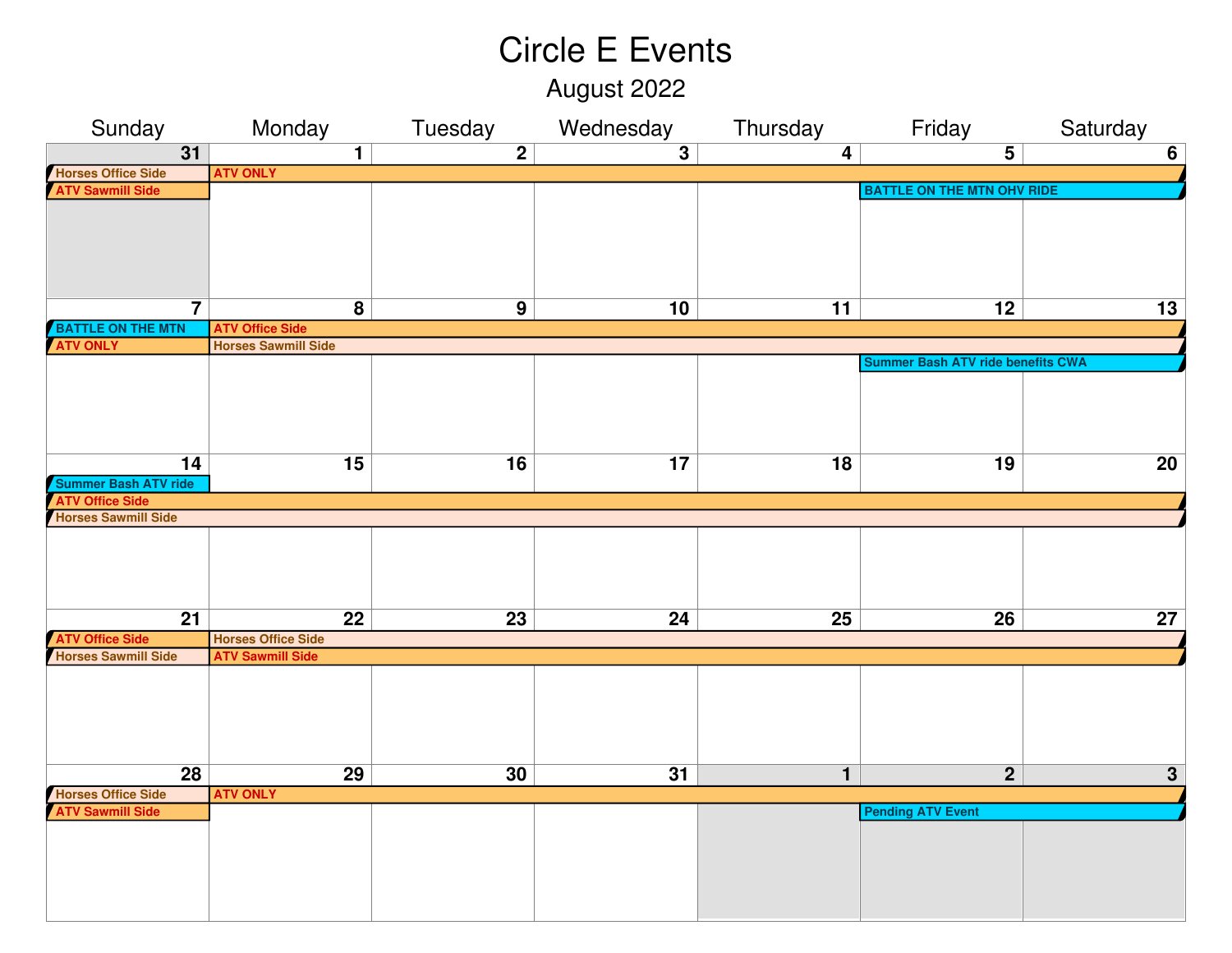September 2022

| Sunday                                       | Monday                      | Tuesday                                                | Wednesday               | Thursday                            | Friday                   | Saturday                          |
|----------------------------------------------|-----------------------------|--------------------------------------------------------|-------------------------|-------------------------------------|--------------------------|-----------------------------------|
| 28                                           | $\overline{29}$             | 30                                                     | 31                      | $\mathbf{1}$                        | $\overline{2}$           | $\overline{\mathbf{3}}$           |
|                                              | <b>ATV ONLY</b>             |                                                        |                         |                                     |                          |                                   |
| Horses Office Side<br>ATV Sawmill Side       |                             |                                                        |                         |                                     | <b>Pending ATV Event</b> |                                   |
|                                              |                             |                                                        |                         |                                     |                          |                                   |
|                                              |                             |                                                        |                         |                                     |                          |                                   |
|                                              |                             |                                                        |                         |                                     |                          |                                   |
|                                              |                             |                                                        |                         |                                     |                          |                                   |
|                                              |                             |                                                        |                         |                                     |                          |                                   |
| 4                                            | $5\phantom{1}$              | 6                                                      | $\overline{\mathbf{7}}$ | 8                                   | $\boldsymbol{9}$         | 10                                |
| <b>ATV ONLY<br/>Pending ATV Event</b>        |                             | <b>Horses Office Side</b>                              |                         |                                     |                          |                                   |
|                                              |                             | <b>ATV Sawmill Side (Dirt Bikes sawmill 9/10 ONLY)</b> |                         |                                     |                          |                                   |
|                                              |                             |                                                        |                         |                                     |                          | <b>Dillion Gulley &amp; Julie</b> |
|                                              |                             |                                                        |                         |                                     |                          | <b>Burton Wedding</b>             |
|                                              |                             |                                                        |                         |                                     |                          |                                   |
|                                              |                             |                                                        |                         |                                     |                          |                                   |
|                                              |                             |                                                        |                         |                                     |                          |                                   |
| $\overline{11}$                              | $\overline{12}$             | $\overline{13}$                                        | 14                      | 15                                  | 16                       | 17                                |
|                                              | <b>ATV/JEEPS BOTH SIDES</b> |                                                        |                         |                                     |                          |                                   |
| Horses Office Side<br>ATV Sawmill Side (Dirt |                             |                                                        |                         | <b>Jeep Take Over</b>               |                          |                                   |
|                                              |                             |                                                        |                         |                                     |                          |                                   |
|                                              |                             |                                                        |                         |                                     |                          |                                   |
|                                              |                             |                                                        |                         |                                     |                          |                                   |
|                                              |                             |                                                        |                         |                                     |                          |                                   |
|                                              |                             |                                                        |                         |                                     |                          |                                   |
| 18                                           | 19                          | 20                                                     | 21                      | 22                                  | 23                       | 24                                |
| Jeep Take Over<br>ATV/JEEPS BOTH             | <b>Horses Office side</b>   |                                                        |                         |                                     |                          | <b>HORSES BOTH SIDES</b>          |
|                                              | <b>ATV Sawmill Side</b>     |                                                        |                         |                                     |                          |                                   |
|                                              |                             |                                                        |                         |                                     |                          |                                   |
|                                              |                             |                                                        |                         |                                     |                          |                                   |
|                                              |                             |                                                        |                         |                                     |                          |                                   |
|                                              |                             |                                                        |                         |                                     |                          |                                   |
|                                              |                             |                                                        |                         |                                     |                          |                                   |
| $\overline{25}$                              | 26                          | $\overline{27}$                                        | 28                      | 29                                  | 30                       | $\mathbf{1}$                      |
| <b>HORSES BOTH SIDES</b>                     |                             |                                                        |                         |                                     |                          |                                   |
|                                              |                             |                                                        |                         | <b>RENDEZVOUS 2022 EXCA MUSTANG</b> |                          |                                   |
|                                              |                             |                                                        |                         |                                     |                          |                                   |
|                                              |                             |                                                        |                         |                                     |                          |                                   |
|                                              |                             |                                                        |                         |                                     |                          |                                   |
|                                              |                             |                                                        |                         |                                     |                          |                                   |
|                                              |                             |                                                        |                         |                                     |                          |                                   |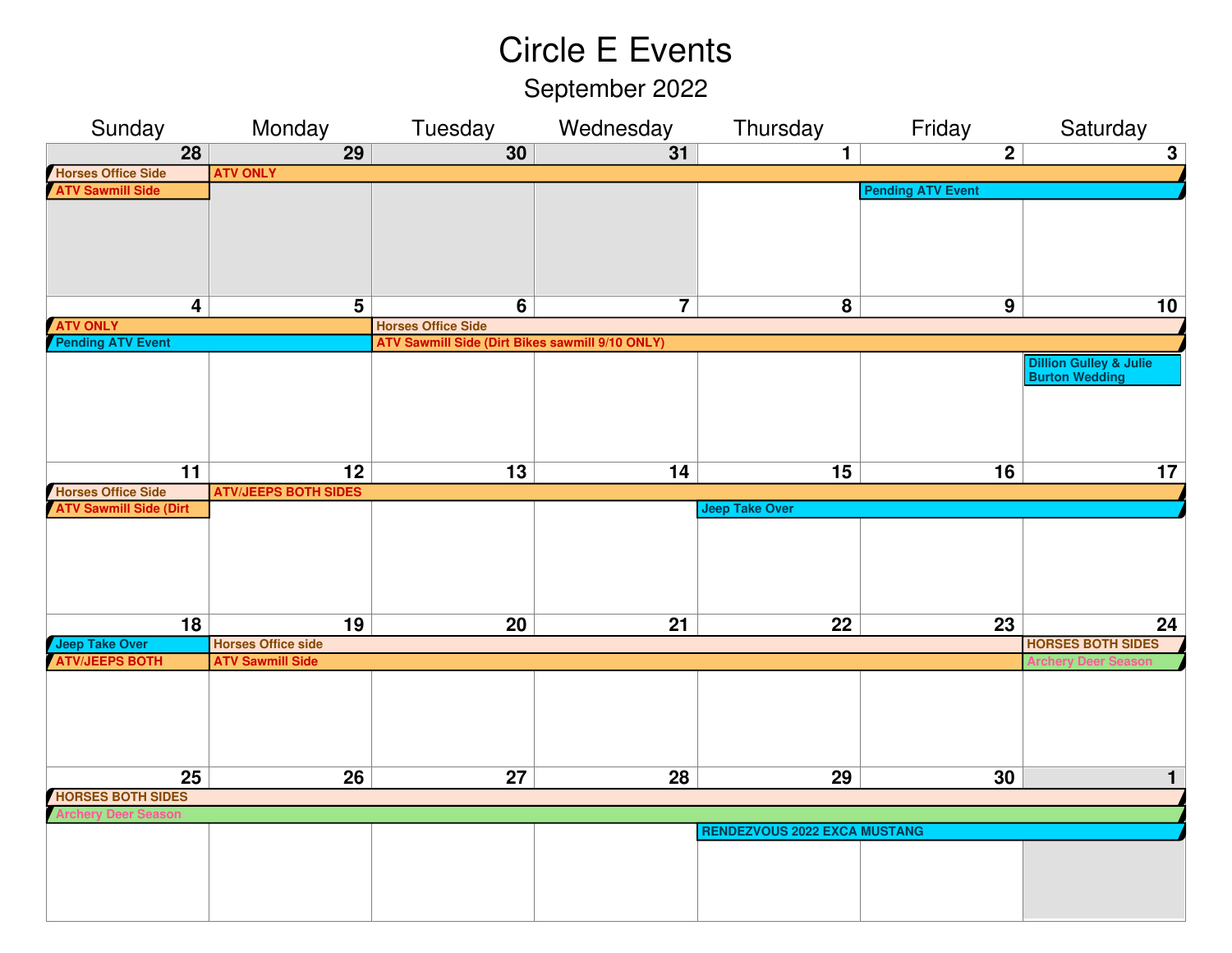October 2022

| Sunday                                             | Monday          | Tuesday                 | Wednesday       | Thursday                            | Friday                  | Saturday        |
|----------------------------------------------------|-----------------|-------------------------|-----------------|-------------------------------------|-------------------------|-----------------|
| 25                                                 | $\overline{26}$ | $\overline{27}$         | 28              | 29                                  | 30                      | 1               |
| <b>HORSES BOTH SIDES</b>                           |                 |                         |                 |                                     |                         |                 |
|                                                    |                 |                         |                 |                                     |                         |                 |
|                                                    |                 |                         |                 | <b>RENDEZVOUS 2022 EXCA MUSTANG</b> |                         |                 |
|                                                    |                 |                         |                 |                                     |                         |                 |
|                                                    |                 |                         |                 |                                     |                         |                 |
|                                                    |                 |                         |                 |                                     |                         |                 |
| $\mathbf{2}$                                       | 3               | $\overline{\mathbf{4}}$ | 5               | $6\phantom{1}$                      | $\overline{\mathbf{7}}$ | 8               |
| <b>RENDEZVOUS 2022</b><br><b>HORSES BOTH SIDES</b> |                 |                         |                 | <b>Fall Brawl</b>                   |                         |                 |
|                                                    |                 |                         |                 |                                     |                         |                 |
|                                                    |                 |                         |                 |                                     |                         |                 |
|                                                    |                 |                         |                 |                                     |                         |                 |
|                                                    |                 |                         |                 |                                     |                         |                 |
| 9                                                  | 10              | $\overline{11}$         | 12              | 13                                  | 14                      | $\overline{15}$ |
| <b>Fall Brawl</b>                                  |                 |                         |                 |                                     |                         |                 |
| Octoberfest ride                                   |                 |                         |                 |                                     |                         |                 |
| <b>HORSES BOTH SIDES</b>                           |                 |                         |                 |                                     |                         |                 |
|                                                    |                 |                         |                 |                                     |                         |                 |
|                                                    |                 |                         |                 |                                     |                         |                 |
|                                                    |                 |                         |                 |                                     |                         |                 |
| 16                                                 | $\overline{17}$ | $\overline{18}$         | 19              | $\overline{20}$                     | $\overline{21}$         | $\overline{22}$ |
| Octoberfest ride                                   |                 |                         |                 | <b>FALL BRAWL RAIN DATES</b>        |                         |                 |
| <b>HORSES BOTH SIDES</b>                           |                 |                         |                 |                                     |                         |                 |
|                                                    |                 |                         |                 |                                     |                         |                 |
|                                                    |                 |                         |                 |                                     |                         |                 |
|                                                    |                 |                         |                 |                                     |                         |                 |
|                                                    |                 |                         |                 |                                     |                         |                 |
| $\overline{23}$                                    | $\overline{24}$ | $\overline{25}$         | $\overline{26}$ | $\overline{27}$                     | $\overline{28}$         | 29              |
| <b>FALL BRAWL RAIN</b><br><b>HORSES BOTH SIDES</b> |                 |                         |                 |                                     |                         |                 |
|                                                    |                 |                         |                 |                                     |                         |                 |
|                                                    |                 |                         |                 |                                     |                         |                 |
|                                                    |                 |                         |                 |                                     |                         |                 |
|                                                    |                 |                         |                 |                                     |                         |                 |
| 30                                                 | 31              | $\mathbf{1}$            | $\overline{2}$  | $\overline{3}$                      | $\overline{\mathbf{4}}$ | $5\phantom{1}$  |
| <b>HORSES BOTH SIDES</b>                           |                 |                         |                 |                                     |                         |                 |
|                                                    |                 |                         |                 |                                     |                         |                 |
|                                                    |                 |                         |                 |                                     |                         |                 |
|                                                    |                 |                         |                 |                                     |                         |                 |
|                                                    |                 |                         |                 |                                     |                         |                 |
|                                                    |                 |                         |                 |                                     |                         |                 |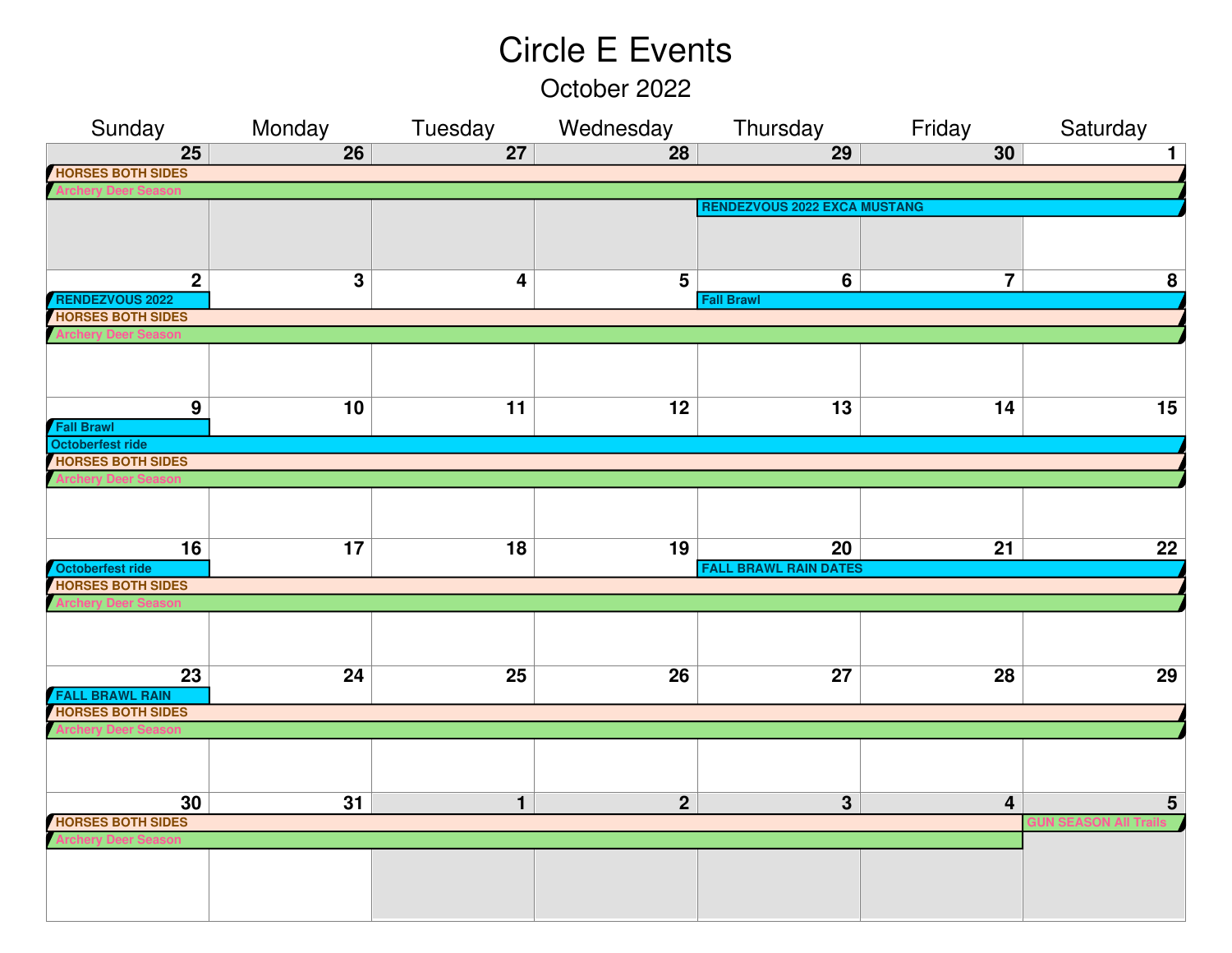November 2022

| Sunday                                             | Monday          | Tuesday                  | Wednesday       | Thursday                        | Friday          | Saturday        |
|----------------------------------------------------|-----------------|--------------------------|-----------------|---------------------------------|-----------------|-----------------|
| 30                                                 | 31              | $\overline{1}$           | $\overline{2}$  | $\overline{\mathbf{3}}$         | $\overline{4}$  | $\overline{5}$  |
| <b>HORSES BOTH SIDES</b>                           |                 |                          |                 |                                 |                 |                 |
|                                                    |                 |                          |                 |                                 |                 |                 |
|                                                    |                 |                          |                 |                                 |                 |                 |
|                                                    |                 |                          |                 |                                 |                 |                 |
|                                                    |                 |                          |                 |                                 |                 |                 |
|                                                    |                 |                          |                 |                                 |                 |                 |
|                                                    |                 |                          |                 |                                 |                 |                 |
| $\overline{6}$                                     | $\overline{7}$  | $\overline{\mathbf{8}}$  | $\overline{9}$  | 10                              | $\overline{11}$ | $\overline{12}$ |
|                                                    |                 |                          |                 |                                 |                 |                 |
|                                                    |                 |                          |                 |                                 |                 |                 |
|                                                    |                 |                          |                 |                                 |                 |                 |
|                                                    |                 |                          |                 |                                 |                 |                 |
|                                                    |                 |                          |                 |                                 |                 |                 |
|                                                    |                 |                          |                 |                                 |                 |                 |
| $\overline{\mathbf{13}}$                           | $\overline{14}$ | $\overline{\mathbf{15}}$ | $\overline{16}$ | $\overline{17}$                 | $\overline{18}$ | 19              |
|                                                    |                 |                          |                 | <b>HORSES SAWMILL SIDE ONLY</b> |                 |                 |
|                                                    |                 |                          |                 |                                 |                 |                 |
|                                                    |                 |                          |                 |                                 |                 |                 |
|                                                    |                 |                          |                 |                                 |                 |                 |
|                                                    |                 |                          |                 |                                 |                 |                 |
|                                                    |                 |                          |                 |                                 |                 |                 |
|                                                    |                 |                          |                 |                                 |                 |                 |
| $\overline{20}$<br><b>HORSES SAWMILL SIDE ONLY</b> | $\overline{21}$ | $\overline{22}$          | $\overline{23}$ | 24                              | $\overline{25}$ | 26              |
|                                                    |                 |                          |                 | <b>Thanksgiving Ride</b>        |                 |                 |
|                                                    |                 |                          |                 |                                 |                 |                 |
|                                                    |                 |                          |                 |                                 |                 |                 |
|                                                    |                 |                          |                 |                                 |                 |                 |
|                                                    |                 |                          |                 |                                 |                 |                 |
|                                                    |                 |                          |                 |                                 |                 |                 |
| $\overline{27}$                                    | $\overline{28}$ | $\overline{29}$          | 30              | $\overline{\mathbf{1}}$         | $\overline{2}$  | 3 <sup>1</sup>  |
| Thanksgiving Ride<br>HORSES SAWMILL                |                 |                          |                 |                                 |                 |                 |
|                                                    |                 |                          |                 |                                 |                 |                 |
|                                                    |                 |                          |                 |                                 |                 |                 |
|                                                    |                 |                          |                 |                                 |                 |                 |
|                                                    |                 |                          |                 |                                 |                 |                 |
|                                                    |                 |                          |                 |                                 |                 |                 |
|                                                    |                 |                          |                 |                                 |                 |                 |